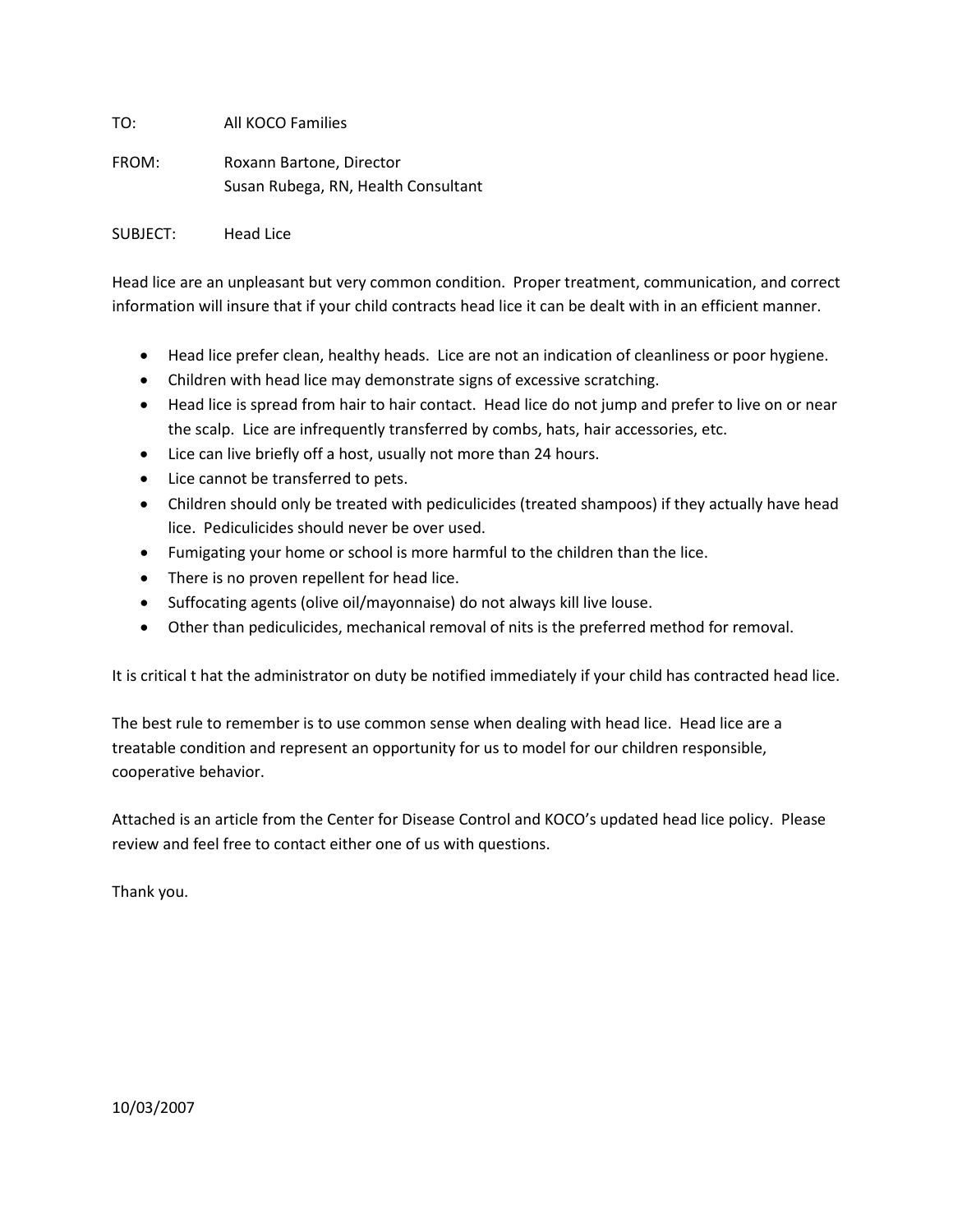Parent Handbook

Head Lice: If the child is suspected of having head lice, the child will be sent home. If evidence of head lice is found, child will be excluded for 24 hours after treatment has been applied. Parent will provide proof of treatment (empty shampoo bottle) upon child's return. Treatment will be repeated in 7-10 days. Child must be louse free to attend.

Staff:

Head Lice Protocol:

- 1. If a child is suspected of having head lice, the child will be sent to the office to have their heads checked.
- 2. If the administrator on duty determines that the child has evidence of head lice, they will be sent home. Parents must pick up child within an hour.
- 3. Children will be excluded from KOCO for 24 hours after treatment has been applied.
- 4. Parent will provide proof of treatment (empty shampoo bottle) to the office upon their return.
- 5. Parent will be advised that treatment must be repeated in 7-10 days and proof of treatment must be supplied (empty shampoo bottle). It will be recommended to parents that a treatment be used that kills live nits (eggs).
- 6. Children may attend KOCO after initial treatment is completed and may stay if nits are present. If live lice are found by the administrator on duty, child will be sent home and steps 2-5 will be repeated.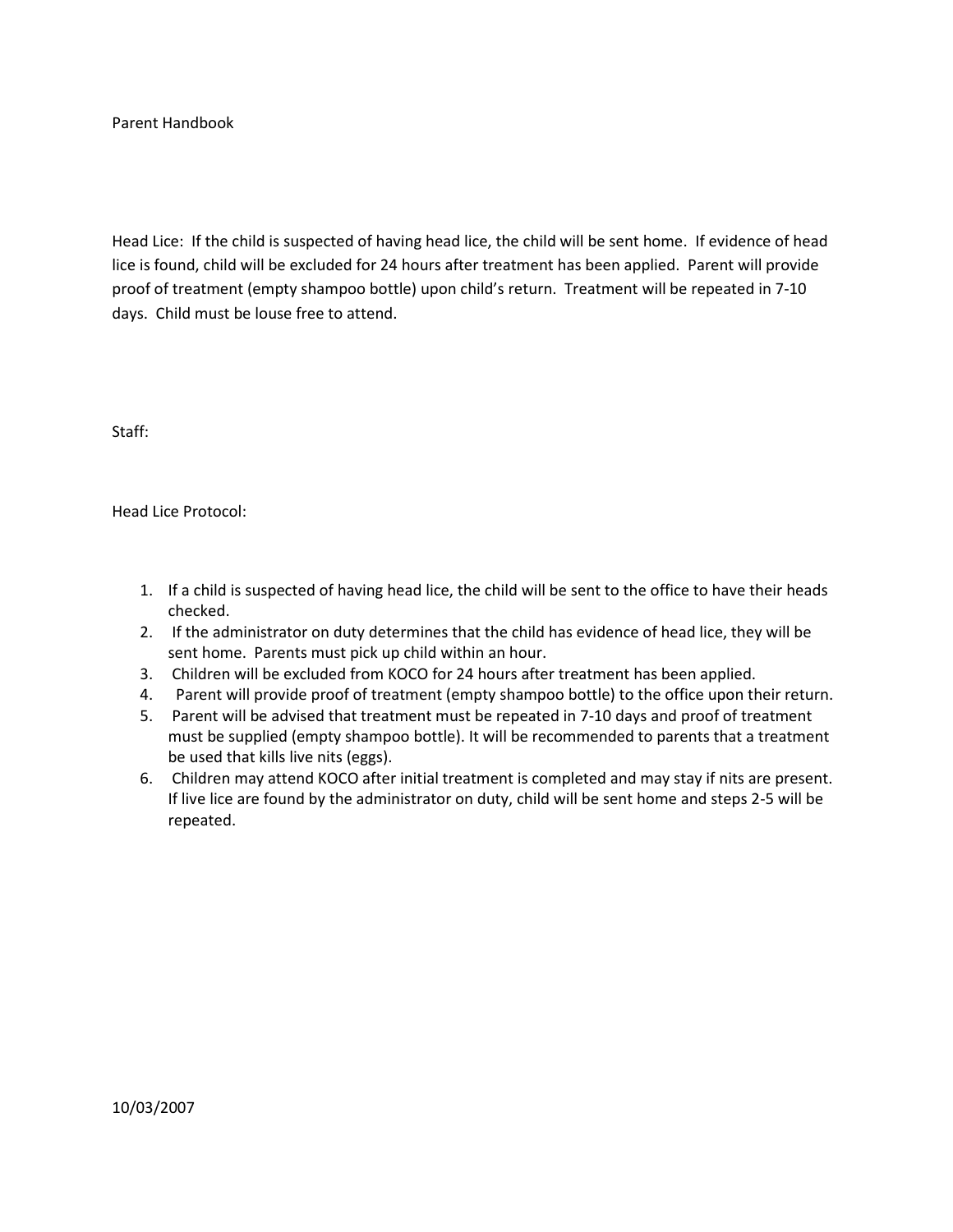Your child has contracted head lice. While this is an unpleasant situation, the solution to being lice free is easy. Please review the following list; date and initial once item is complete. Children may not return to KOCO until items 1-8 have been completed.

- 1. Child was treated with a specified shampoo treatment.
- 2. Child's hair was combed with a nit removal comb.
- 3. Hairbrushes were discarded.
- 4. Bed linens (including cot sheet, if necessary) were washed and dried in clothes dryer.
- 5. Couches, throw pillows, stuffed animals, car seats/car were vacuumed.
- 6. Items unable to be vacuumed were discarded or bagged for two weeks.
- 7. All members of household checked for nits and/or lice.
- 8. Empty shampoo bottle was submitted to KOCO.
- 9. Continue to check head for nits/comb out wet hair for 3 weeks.
- 10. Child must be re-treated with a specified shampoo treatment in 7-10 days. Bottle will be submitted to KOCO.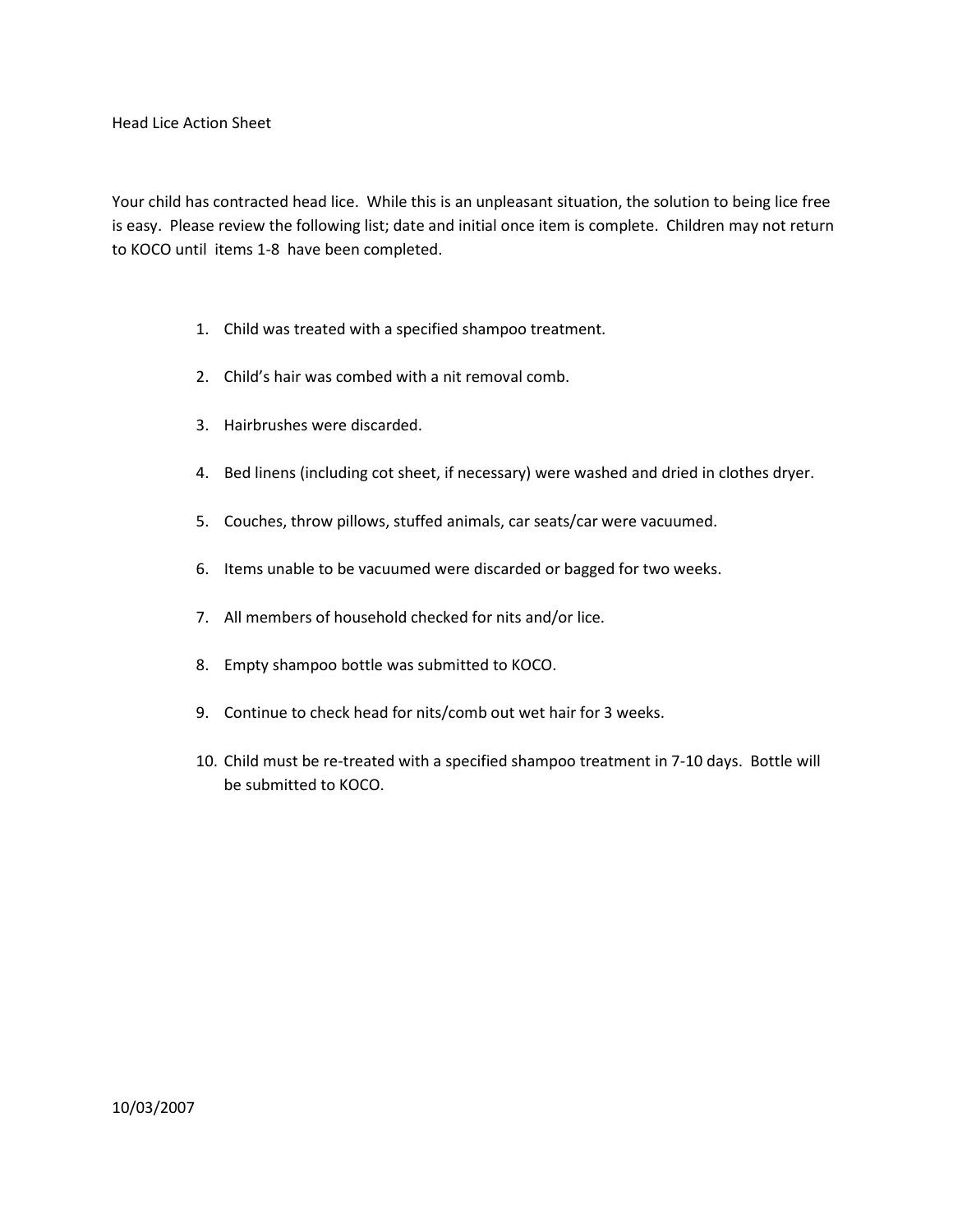

Centers for Disease Control and Prevention CDC 24/7: Saving Lives. Protecting People.™

# Treatment

# General Guidelines

Treatment for head lice is recommended for persons diagnosed with an active infestation. All household members and other close contacts should be checked; those persons with evidence of an active infestation should be treated. Some experts believe prophylactic treatment is prudent for persons who share the same bed with actively-infested individuals. All infested persons (household members and close contacts) and their bedmates should be treated at the same time.

Some pediculicides (medicines that kill lice) have an ovicidal effect (kill eggs). For pediculicides that are only weakly ovicidal or not ovicidal, routine retreatment is recommended. For those that are more strongly ovicidal, retreatment is recommended only if live (crawling) lice are still present several days after treatment (see recommendation for each medication). To be most effective, retreatment should occur after all eggs have hatched but before new eggs are produced.

When treating head lice, supplemental measures can be combined with recommended medicine (pharmacologic treatment); however, such additional (non-pharmacologic) measures generally are not required to eliminate a head lice infestation. For example, hats, scarves, pillow cases, bedding, clothing, and towels worn or used by the infested person in the 2-day period just before treatment is started can be machine washed and dried using the hot water and hot air cycles because lice and eggs are killed by exposure for 5 minutes to temperatures greater than 53.5°C ( $128.3^{\circ}$ F). Items that cannot be laundered may be dry-cleaned or sealed in a plastic bag for two weeks. Items such as hats, grooming aids, and towels that come in contact with the hair of an infested person should not be shared. Vacuuming furniture and floors can remove an infested person's hairs that might have viable nits attached.

**Treat the infested person(s):** Requires using an Over-the-counter (OTC) or prescription medication. Follow these treatment steps:

- 1. Before applying treatment, it may be helpful to remove clothing that can become wet or stained during treatment.
- 2. Apply lice medicine, also called pediculicide, according to the instructions contained in the box or printed on the label. If the infested person has very long hair (longer than shoulder length), it may be necessary to use a second bottle. Pay special attention to instructions on the label or in the box regarding how long the medication should be left on the hair and how it should be washed out.

#### WARNING:

Do not use a combination shampoo/conditioner, or conditioner before using lice medicine. Do not re–wash the hair for  $1-\overline{2}$  days after the lice medicine is removed.

- 3. Have the infested person put on clean clothing after treatment.
- 4. If a few live lice are still found 8–12 hours after treatment, but are moving more slowly than before, do not retreat. The medicine may take longer to kill all the lice. Comb dead and any remaining live lice out of the hair using a fine–toothed nit comb.
- 5. If, after 8–12 hours of treatment, no dead lice are found and lice seem as active as before, the medicine may not be working. Do not retreat until speaking with your health care provider; a different pediculicide may be necessary. If your health care provider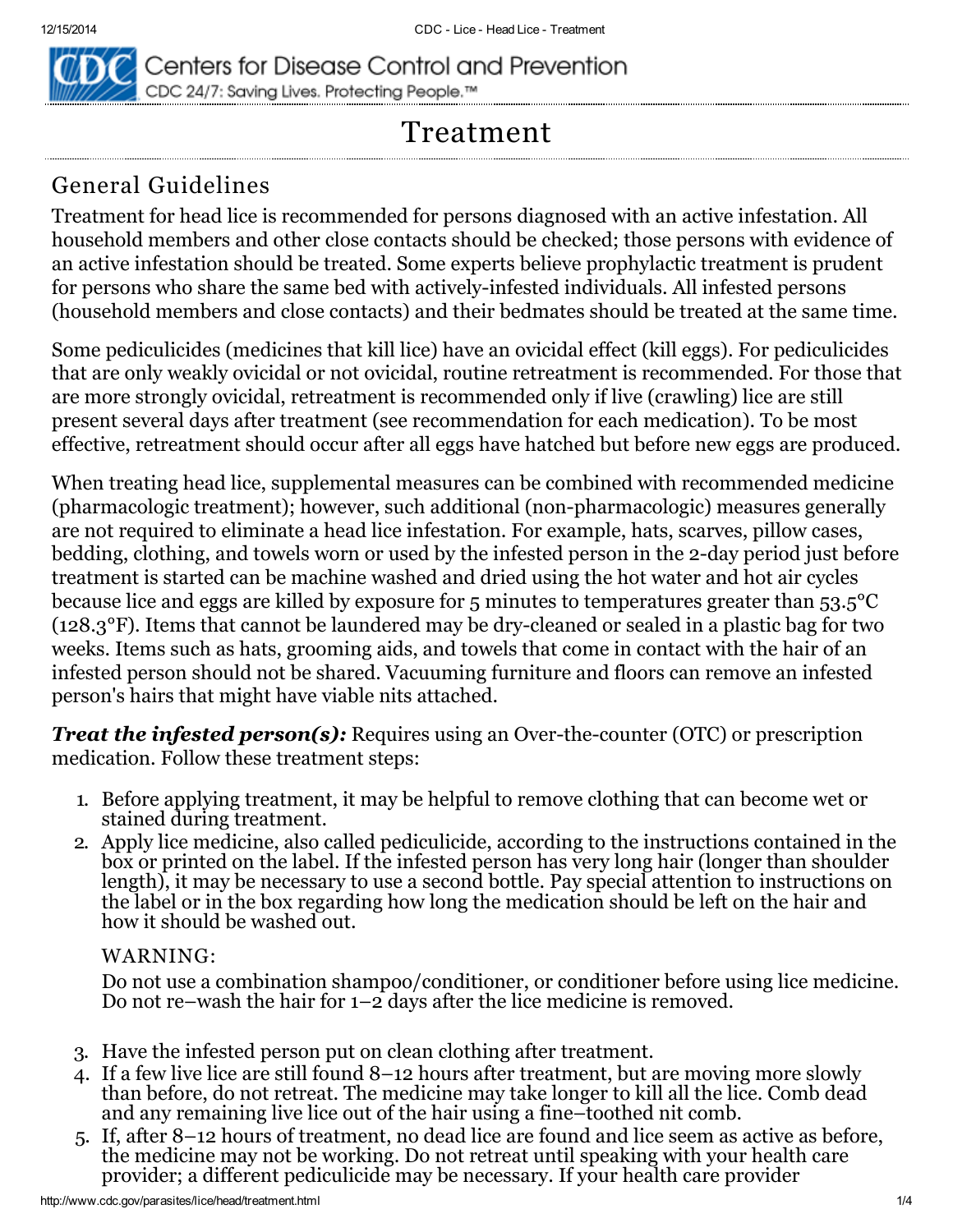recommends a different pediculicide, carefully follow the treatment instructions contained in the box or printed on the label.

- 6. Nit (head lice egg) combs, often found in lice medicine packages, should be used to comb nits and lice from the hair shaft. Many flea combs made for cats and dogs are also effective.
- 7. After each treatment, checking the hair and combing with a nit comb to remove nits and lice every 2–3 days may decrease the chance of self–reinfestation. Continue to check for 2– 3 weeks to be sure all lice and nits are gone. Nit removal is not needed when treating with spinosad topical suspension.
- 8. Retreatment is meant to kill any surviving hatched lice before they produce new eggs. For some drugs, retreatment is recommended routinely about a week after the first treatment (7–9 days, depending on the drug) and for others only if crawling lice are seen during this period. Retreatment with lindane shampoo is not recommended.

**Supplemental Measures:** Head lice do not survive long if they fall off a person and cannot feed. You don't need to spend a lot of time or money on housecleaning activities. Follow these steps to help avoid re–infestation by lice that have recently fallen off the hair or crawled onto clothing or furniture.

1. Machine wash and dry clothing, bed linens, and other items that the infested person wore or used during the 2 days before treatment using the hot water (130°F) laundry cycle and the high heat drying cycle. Clothing and items that are not washable can be dry–cleaned

### OR

sealed in a plastic bag and stored for 2 weeks.

- 2. Soak combs and brushes in hot water (at least 130°F) for 5–10 minutes.
- 3. Vacuum the floor and furniture, particularly where the infested person sat or lay. However, the risk of getting infested by a louse that has fallen onto a rug or carpet or furniture is very small. Head lice survive less than  $1-2$  days if they fall off a person and cannot feed; nits cannot hatch and usually die within a week if they are not kept at the same temperature as that found close to the human scalp. Spending much time and money on housecleaning activities is not necessary to avoid reinfestation by lice or nits that may have fallen off the head or crawled onto furniture or clothing.
- 4. Do not use fumigant sprays; they can be toxic if inhaled or absorbed through the skin.

#### Prevent Reinfestation:

#### More on: Prevention & Control [\(/parasites/lice/head/prevent.html\)](http://www.cdc.gov/parasites/lice/head/prevent.html)

## Over-the-counter Medications

Many head lice medications are available "Over-the-counter" without a prescription at a local drug store or pharmacy. Each Over-the-counter product approved by the FDA for the treatment of head lice contains one of the following active ingredients. If crawling lice are still seen after a full course of treatment contact your health care provider.

- 1. Pyrethrins combined with piperonyl butoxide;
	- Brand name products:  $A-200^*$ , Pronto\*, R&C\*, Rid\*, Triple X\*.

Pyrethrins are naturally occurring pyrethroid extracts from the chrysanthemum flower. Pyrethrins are safe and effective when used as directed. Pyrethrins can only kill live lice, not unhatched eggs (nits). A second treatment is recommended 9 to 10 days after the first treatment to kill any newly hatched lice before they can produce new eggs. Pyrethrins generally should not be used by persons who are allergic to chrysanthemums or ragweed. Pyrethrin is approved for use on children 2 years of age and older.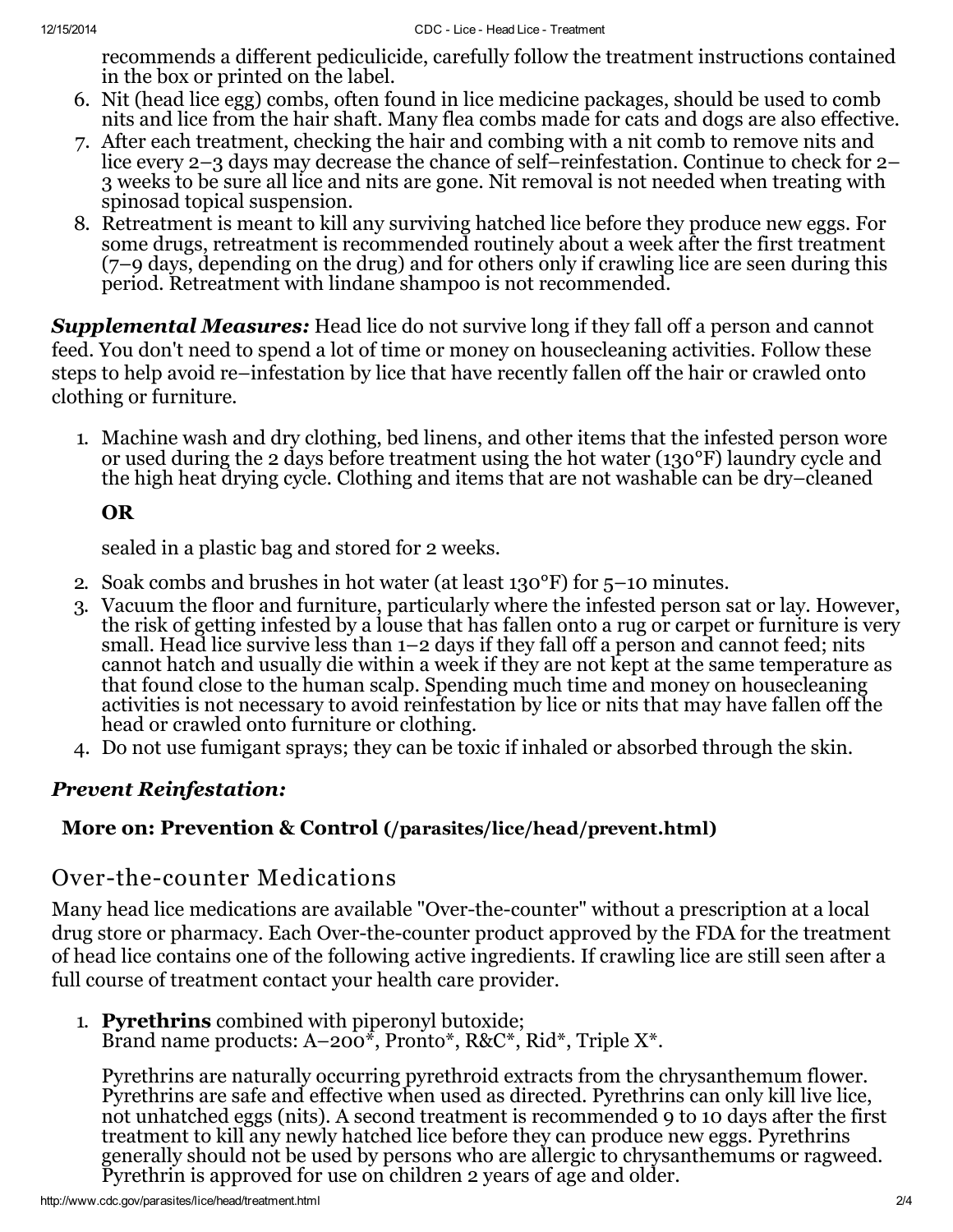#### 2. Permethrin lotion, 1%; Brand name product: Nix\*.

Permethrin is a synthetic pyrethroid similar to naturally occurring pyrethrins. Permethrin lotion 1% is approved by the FDA for the treatment of head lice. Permethrin is safe and effective when used as directed. Permethrin kills live lice but not unhatched eggs. Permethrin may continue to kill newly hatched lice for several days after treatment. A second treatment often is necessary on day 9 to kill any newly hatched lice before they can produce new eggs. Permethrin is approved for use on children 2 months of age and older.

# Prescription Medications

The following medications, in alphabetical order, approved by the U.S. Food and Drug Administration (FDA) for the treatment of head lice are available only by prescription. If crawling lice are still seen after a full course of treatment, contact your health care provider.

#### • Benzyl alcohol lotion, 5%;

Brand name product: Ulesfia lotion\*

Benzyl alcohol is an aromatic alcohol. Benzyl alcohol lotion, 5% has been approved by the FDA for the treatment of head lice and is considered safe and effective when used as directed. It kills lice but it is not ovicidal. A second treatment is needed 7 days after the first treatment to kill any newly hatched lice before they can produce new eggs. Benzyl alcohol lotion is intended for use on persons who are 6 months of age and older and its safety in persons aged more 60 years has not been established. It can be irritating to the skin.

#### • Ivermectin lotion, 0.5%;

Brand name product: Sklice\*

Given as a tablet in mass drug administrations, ivermectin has been used extensively and safely for over two decades in many countries to treat filarial worm infections. Ivermectin lotion, 0.5% was approved by the FDA in 2012 for treatment of head lice in persons 6 months of age and older. It is not ovicidal, but appears to prevent nymphs (newly hatched lice) from surviving. It is effective in most patients when given as a single application on dry hair without nit combing. It should not be used for retreatment without talking to a healthcare provider.

#### $\bullet$ Malathion lotion, 0.5%;

Brand name product: Ovide\*

Malathion is an organophosphate. The formulation of malathion approved in the United States for the treatment of head lice is a lotion that is safe and effective when used as directed. Malathion is pediculicidal (kills live lice) and partially ovicidal (kills some lice eggs). A second treatment is recommended if live lice still are present 7–9 days after treatment. Malathion is intended for use on persons 6 years of age and older. Malathion can be irritating to the skin. Malathion lotion is flammable; do not smoke or use electrical heat sources, including hair dryers, curlers, and curling or flat irons, when applying malathion lotion and while the hair is wet.

#### More on: Malathion [\(/parasites/lice/head/gen\\_info/faqs\\_malathion.html\)](http://www.cdc.gov/parasites/lice/head/gen_info/faqs_malathion.html)

## • Spinosad 0.9% topical suspension;

Brand name product: Natroba\*

Spinosad is derived from soil bacteria. Spinosad topical suspension, 0.9%, was approved by the FDA in 2011. Since it kills live lice as well as unhatched eggs, retreatment is usually not needed. Nit combing is not required. Spinosad topical suspension is approved for the treatment of children 4 years of age and older. It is safe and effective when used as directed.